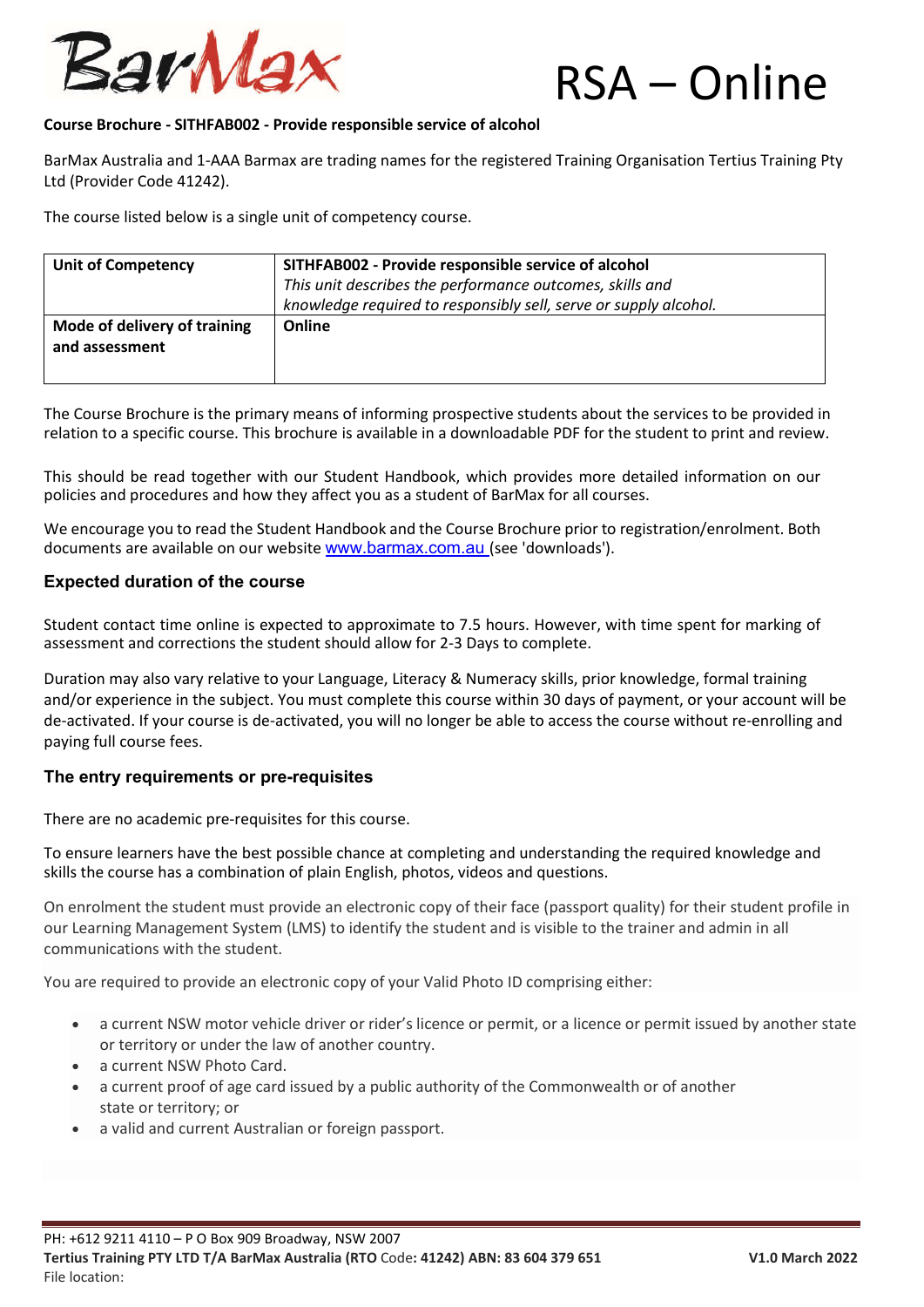

# **Validating Student Identity using Webcam**

During this course and in order to validate the identity of the student for whom the final certificate will be issued, our regulators require the provider to assure the identity of the student.

In order to satisfy this requirement, photographs will be taken periodically and randomly via your webcam and only whilst the student is logged in and completing a task within the course.

# **Language, Literacy and Numeracy Skills**

If you believe you may require assistance to complete the RSA course due to your Language, Literacy and Numeracy skills please contact our offices on (02) 9211 4110 or email enquiries@barmax.com.au to discuss your training needs.

### **Progress Quizzes**

Prior to the 3 forms of formal assessment (see below) the online course content design is broken into 4 elements

- 1. Introduction to RSA
- 2. RSA Legislation
- 3. Impact of Alcohol
- 4. RSA Strategies

Each of these elements requires the student to complete a quiz before accessing the next element. A minimum of 30 minutes must be spent in each element.

Once all elements (including the progress quizzes) have been completed, you will then be able to progress to the formal assessment section that involves, multiple choice, short answer, and a practical video demonstration.

### **The assessment requirements to successfully complete the course**

### **Formal Assessments**

Following completion of the course content and included quizzes the 3 formal assessments are;

- **Multiple choice -** comprises up to 50% multiple choice questions. The student will be advised of any incorrect answers immediately and will be taken back 2 questions where upon student will be presented with a revised question.
- **Short answers** comprises 50% or more short answers (maximum 300 characters). Once the assessment is submitted for marking, answers will be reviewed, and the result advised to the student within 48 hours of submission. Students will have three (3) attempts to complete the Short Answers
- **Demonstrate / Observation Assessment** a practical video of refusing service and asking a patron to leave the premises. This video presentation will be in the form of five (5) short role play scenarios no longer than 45-60 seconds each. Students will have three (3) attempts to complete the Practical Assessment

Trainer support is available 24/7 by qualified assessors. BarMax will provide an initial response within 3 hours (provided there is a working internet connection or phone line).

All assessments are open book and are welcome to use any resource available to them in preparing their responses.

*(The use of the Google/Bing/Safari search function is unreliable and not recommended)*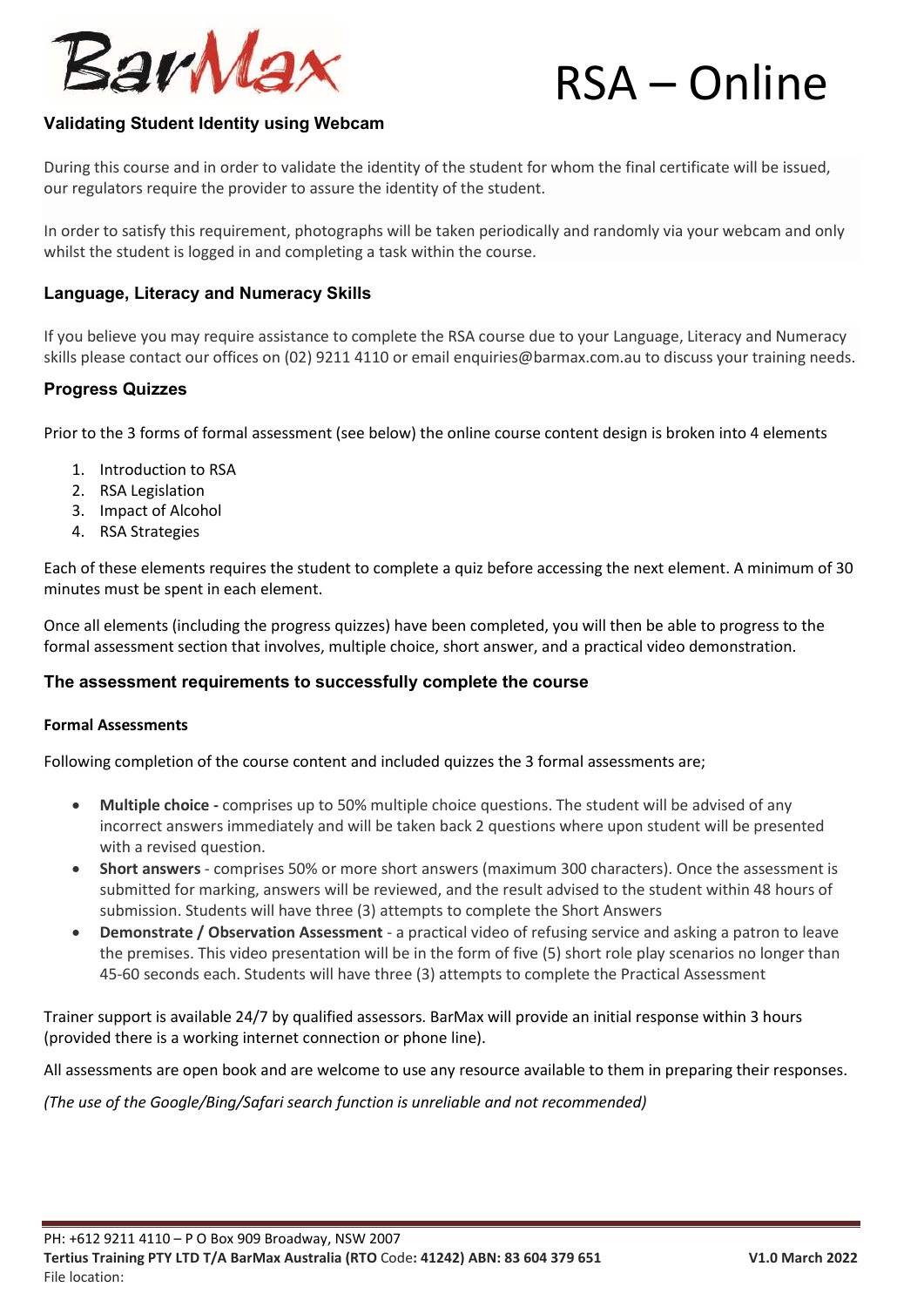

# **Certificates on completion of the Unit**

When you have successfully completed your selected unit of competency, you will be issued a Statement of Attainment - SITHFAB002 Provide responsible service of alcohol by Tertius Training Pty Ltd, and an Interim certificate issued by Liquor & Gaming NSW.

The interim certificate allows you to work for 90 days on licensed premises. After 90 days, an RSA competency card must be presented to work in any licenced premise. To obtain the RSA competency card, the interim RSA certificate (valid for 5 years) is to be taken to a registered Services NSW office to apply. Full instructions on obtaining the competency card are provided on the back face of the interim certificate.

### **Student resource requirements**

Students will also need to have access to a computer/laptop (with webcam) and the internet and have basic computer literacy and skills.

### **Note: SMARTPHONES ARE NOT SUPPORTED BY BARMAX AND SHOULD NOT BE USED TO COMPLETE THIS COURSE**

Below is a list of resources provided to the student in the course to assist

- 1. NSW RSA Course HANDBOOK (Liquor and Gaming NSW Version)
- 2. RSA Online Course Content TEXT Version
- 3. Introductory and revision videos for each element

# **Locations for delivery**

Not applicable as course delivered online.

# **Schedule of Fees and Charges**

The *Schedule of Fees and Charges* provides a central location where the nominated fees and charges to participate in services provided by Tertius Training are found via the link below:

### https://barmax.com.au/courses-and-prices

Course fees must be paid prior to attending the course.

For more information about Terms and Conditions or refund policy please review the student handbook.

# **Cheating and Collusion**

All assessment submissions by the student must be unique to the student and they cannot work in collusion with other students when preparing and submitting their answers

Plagiarism will not be tolerated. An automated plagiarism identification system has been incorporated into the written assessment and will immediately flag to the assessor where plagiarism has been attempted.

We are required to report any student suspected of engaging in fraudulent activity to Liquor & Gaming NSW (regulator) for further action.

If plagiarism or cheating is identified in any form, the student and/or students will be disqualified from completing this course and will not be permitted to re-enrol into another course forfeiting any course fees.